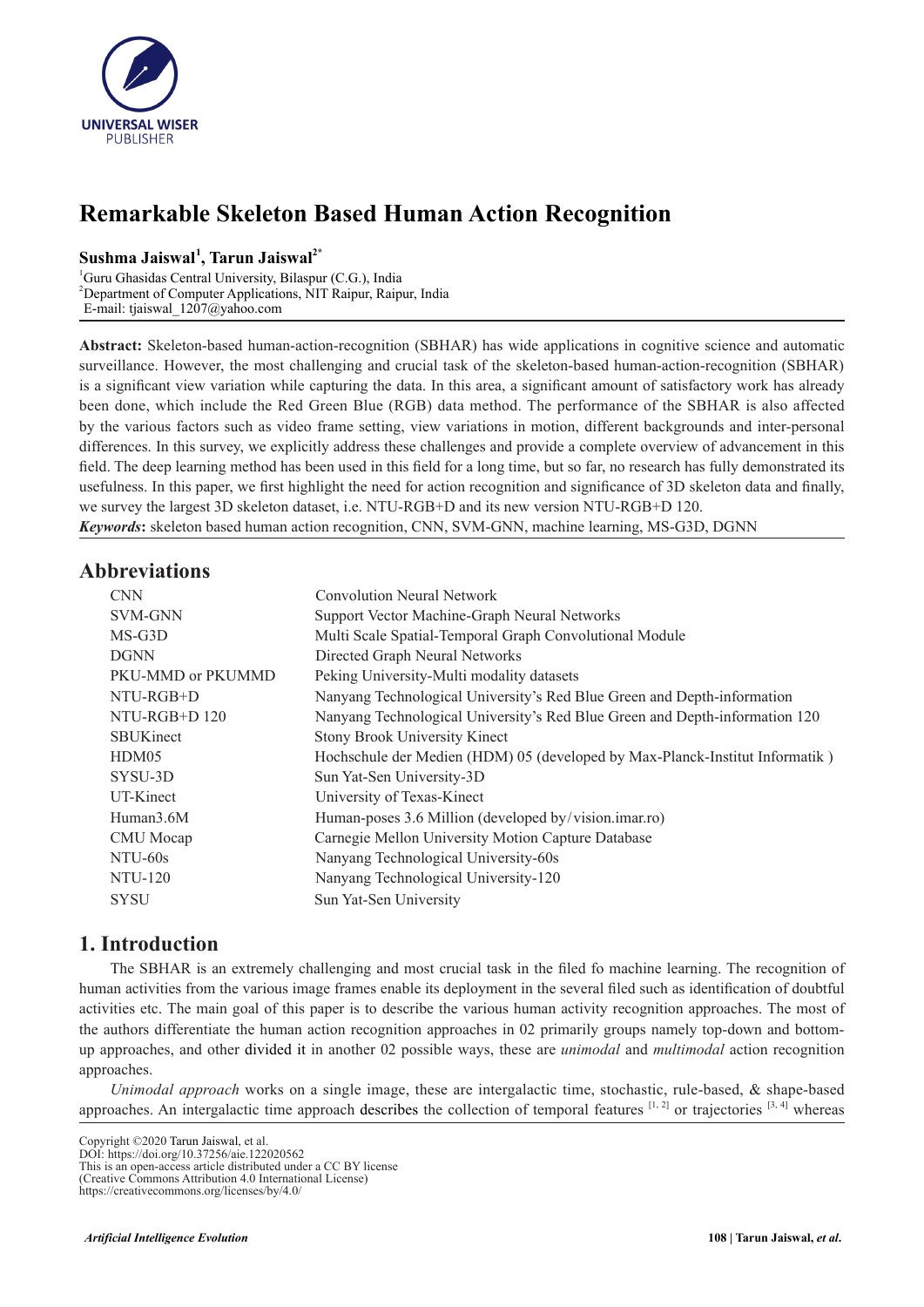stochastic approach comprise the action through statistical facsimiles [5-7]. The Rule-based approach follows custom protocol and designates human actions [8, 9]. The shape-based approach signifies the actions when demonstrating the arbitrary view of body parts [10, 11].

A *multimodal approach* integrates and builds the features of numerous frameworks [12], according to the literature, multimodal is divided into 03 main groups, and these groups are affective, behavioral, and social networking groups. The effective approach signifies the action conferring, the expressive skills and the moving position of the subject [13, 14]. The objective of behavioral approach is to diagnose behavioral features, non-verbal multimodal signals, likewise gestures, facial expressions, and auditory cues  $[15, 16]$  and last approach, i.e. social networking approach describes the prototypical features and actions of persons in numerous branches of person-to-person interfaces in communal events of gestures, i.e. body movement and dialogue [17, 18]. There are many avenues for action recognition, such as-global, local, and depth-based [19].

In *Global Demonstrations*, works on original video or images. Global Demonstrations draw out global features and encrypt them from entire features. In this approach, image is localized and isolated by background subtraction approaches and by which we can create the region of interest or silhouettes. Global demonstration tactics typically suggested the past mechanism and progressively old-fashioned method  $[19]$ .

In *local demonstration* method, action images are identified as a group of local features. Local demonstration approach concentrates on local blotches and shows interest point. They are beneficial besides noise and partial occlusions as of global demonstration. Local features are then usually collected with the bag-of-visual-words (BoVW). Local demonstration method is the common channel of existing state-of-the-art local demonstration approaches [19].

In *Depth-Based demonstrations* method, an accessible depth maps and the skeletal data energetically is subsidized to the machine learning communal. These 02 features and their imitative features also produce wide attention to resolve-HAR difficulties using depth-based elucidations, substituting conservative RGB-based approaches, or substitute supplements to enrich the RGB-based techniques  $[19]$ .

In this investigation, we summarize numerous modern mechanisms and present an innovative survey of investigation on SBHAR methods. The action classification methods are summarized into strategies based on remarkable skeleton-based human action recognition. These approaches cover diverse varieties of data.

#### **2. Related work**

Remarkable SBHAR has a wide variety of uses, such as intellectual video reconnaissance and environmental home observation  $[20, 21]$ , video cell and retrieval  $[22, 23]$ , intellectual human-to-machine interaction  $[24, 25]$ , and human characteristics recognition <sup>[26]</sup>. SBHAR insurances numerous research subjects in computer/machine visualisation and human detection/ classification and this method is also useful for human posture assessment, tracing of human, and examination and indulgent of time-series information. It is a challenging work in the arena of computer/machine vision and machine/deep learning. Currently, there are several significant difficulties in SBHAR that endure mysteriously. In this section, we provide extensive work related to skeleton human action recognition.

*Synergetic Graph Neural Network (Sym-GNN)*. The authors proposed <sup>[27]</sup>, the framework known as the synergetic model is used to describe the 02 distinct levels graphs for imprisonment relation of joints and parts of the human body. The authors also presented the synergetic graph neural network, which comprises a pillar of action-recognition and motion-based prediction head, that are tied together to each other. The authors also used multi-branch & multi-scale graph Neural Network (NN) to draw out features of spatial and temporal. The multi-scale graph NN, makes joint scale graph that includes actionable-graph, action-based relations, and structural graphs. Physical constraints and part scale graph are incorporated into high-level relations and body-joints to form explicit amounts. Authors also performed an experimental evaluation on four datasets (NTU-RGB+D, Kinetics, Human3.6M, and CMU Mocap), and demonstrated that the proposed methods work better as compared to other prevalent methods.

*DenseInd Recurrent Neural Network (RNN).* Recurrent connection articulated as Hadamard product, denote to Independently Recurrent Neural Network (IndRNN)<sup>[28]</sup>, wherever the same layer neurons are free from each other and integrated with layers. Through IndRNN the gradient vanishing and exploding glitches are elucidated via normal adoptable recurrent weights. It also works with non-saturated activation function Rectified Linear Unit (Relu). The authors worked on basic stacked, deeper, residual and densely connected IndRNN. IndRNN is 10X faster than the NVIDIA CUDA® Deep Neural Network Library LSTM (CUDNN-LSTM). The authors performed an experimental evaluation and showed that IndRNN outperformed than the RNN and Long-Short Term Memory (LSTM).

*Graph Regression Based-GCN (GR-GCN)*. The authors investigated graph-regression based Graph Convolutional Network (GCN), Known as GR-GCN<sup>[29]</sup>. This method is designed for SBHAR and indicates the spatio-temporal disparity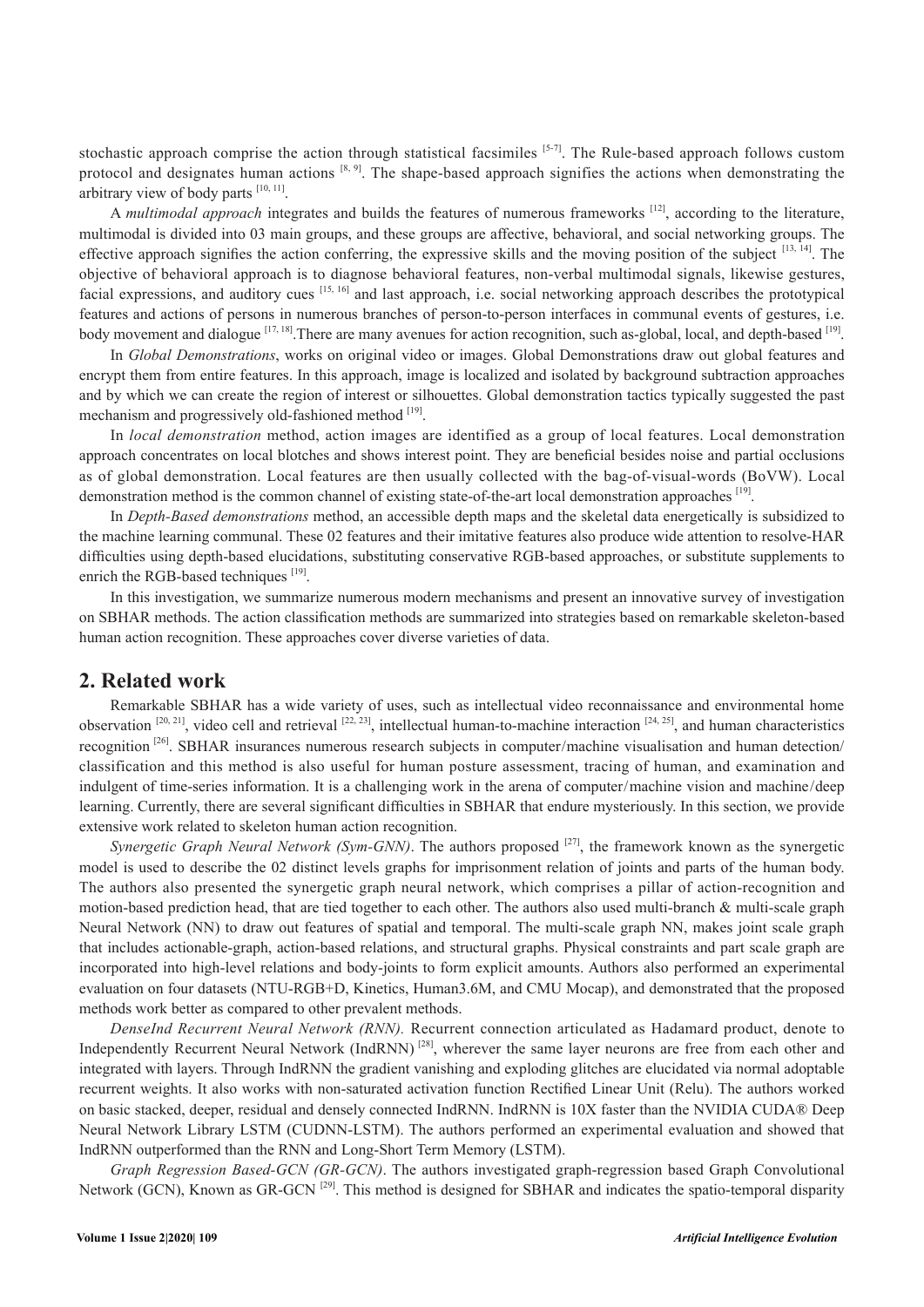in the data. Graph regression is trained and learned the fundamental graph form manifold interpretations. The optimized graph is connected to each neighboring joints either strongly or weakly. It also joins prevalent and consecutive frames and nourishes the optimized graph on GCN with the pixels values of the skeleton sequence for feature learning. The experimental evaluation shows the proposed method outperformed than the other state-of-the-art approaches.

*Residual frequency attention (rFA)*. The authors focused on the residual frequency attention (rFA) <sup>[30]</sup> and organized them (chunk) into discriminative arrangements. The authors also investigated a soft-margin-focal-loss (SMFL) for optimization purposes. The proposed method performed superior to other prevalent methods.

*MS-AAGCN*. The authors<sup>[31]</sup> introduced Multi Stream-Attention-enhanced Adaptive Graph Convolutional Neuralnetwork (MS-AAGCN) for SBHAR.The model obtains the input parameter via graph topology. Data-driven tactics enhance the elasticity of the model for graph built up. The considered adaptive graph convolutional layer also increase flexibility via spatial-temporal channel attention phase. The joints and bones data are connected through motion information and demonstrated in a multi-stream framework which enhances the accurateness. Authors judge the performance through 02 datasets and finally summed up, the proposed methods work more rapidly than the other state-of-the-art method with a significant margin.

*Survey*. The authors <sup>[32]</sup> used 10 topical Kinect-based processes for cross substance and cross assessment actionrecognition with 06 standard datasets. The authors have taken some of the essential features for improvement of the results. The experimental evaluation demonstrated that most of the methods are superior on Cross substance other than cross assessment action recognition. In contrast, skeleton constructed features are most robust for cross assessment action recognition than depth constructed structures.

*MS-G3D.* The manifold weighbridge aggregation framework unravels the rank of knobs in distinct localities for high operative term modelling <sup>[33]</sup>. The spatial-temporal-graph is used for scheme integration. The authors also introduced an influential feature extractor, namely MS-G3D. The proposed method overtakes prevalent state-of-the-art approaches.

*SGN*. The authors considered modest operative semantics-guided-neural-network (SGN)<sup>[34]</sup> for SBHAR. Through this, authors improved the feature representation via joints networks. The authors used 02 hierarchy of joints, namely joint level and frame level. The first one worked on Associations of joints in a similar edge and second phase for additions of edges by taking the joints in a similar edge as an entire. SGN achieves the state-of-the-art performing results on the NTU-60, NTU-120, & SYSU standard datasets.

*GCN-NAS*. The authors worked on Neural-Architecture-Search (NAS)<sup>[35]</sup> and discovered the automated GCN framework for SBHAR. This approach improves the search-space via given multiple dynamic graph segments while discovering the spatial temporal association concerning nodes. The authors also introduced multiple-hop components and improved the representative volume, which comes during first order approximation. The outcome frameworks demonstrate the efficiency of the higher-order approximation and dynamic graphs. Extensive experimental evaluations on 02 vast scale datasets demonstrate the efficiency of the proposed technique and show superior performance over state-of-the-art approaches.

*NTU-RGB+D 120.* The authors studied <sup>[36]</sup> large-volume datasets for RGB+D action-recognition, which is under the umbrella of 106 different subjects, 114 thousand audiovisual samples and 08 million casings. The author performed an experimental evaluation on existing 3D activity analysis and examined that Deep Learning (DL) grounded the method for 3D action-recognition gives the benefit. The authors also considered the one-shot 3D action-recognition application on datasets. For this purpose, Action Part Semantic Relevance-aware (APSR) scheme is applied. The authors trust the APSR for depth construction and RGB+D based action-recognition.

*View Adaptation Neural Network (VA-NN)*. The authors <sup>[37]</sup> introduced 2-way view adaptation NN, namely View Adaptation-Recurrent Neural Network (VA-RNN) and View Adaptation-Convolution Neural Network (VA-CNN) and for this purpose RNN based LSTM & CNN is used. The proposed method controls the viewpoint-transfer to endwise classification network. The method uses the 02 stream structure and generates the final forecasting. The Wide-ranging investigational evaluation on 05 interesting benchmarks determines the efficiency of the suggested view-adaptive net and higher performance over state-of-the-art tactics.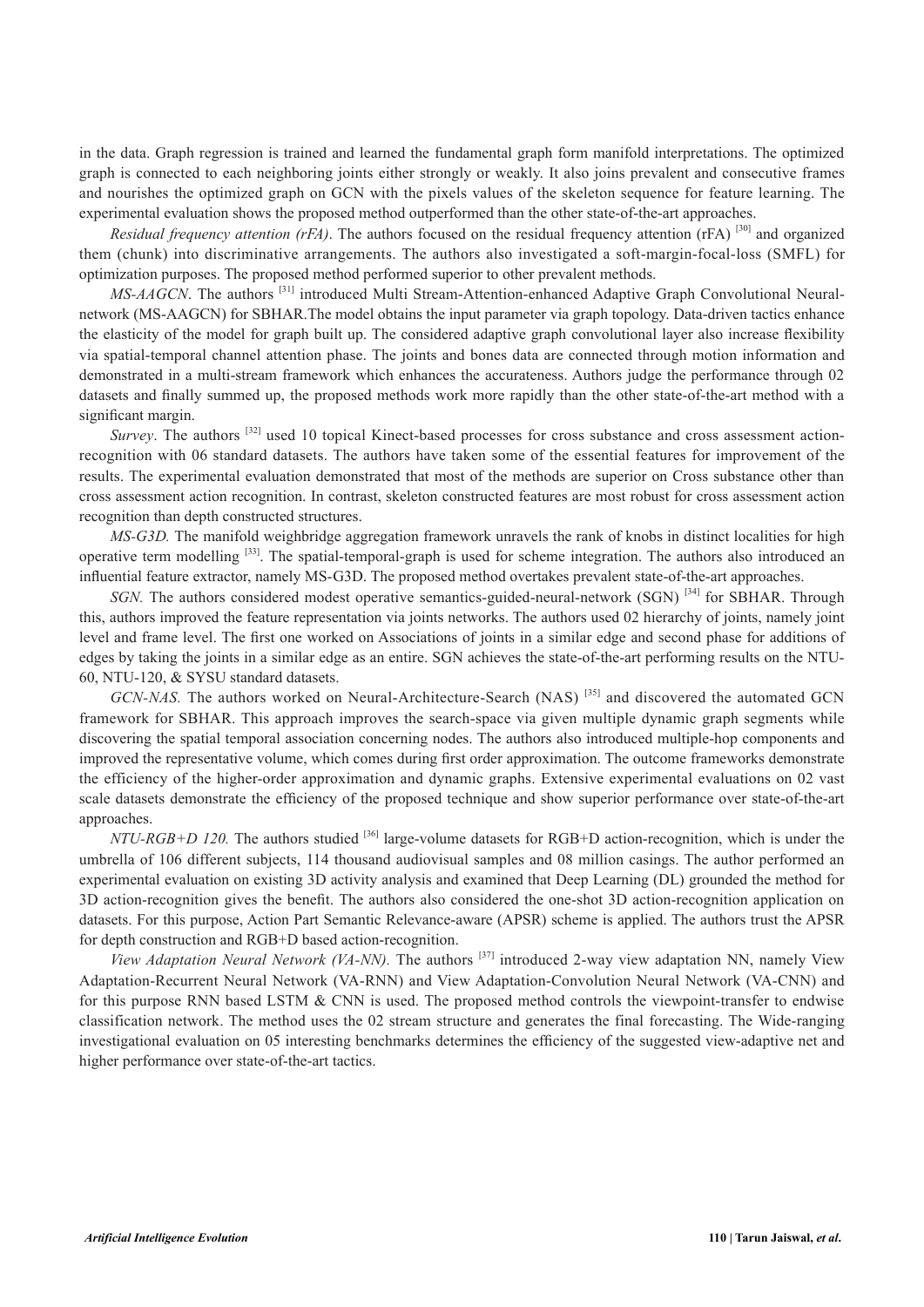

**Figure 1. Construction of endwise interpretation adaptive-neural-network, contains 02 parts adaption-subnet and main-classification net [37]**



**Figure 2. The structural design of the view-adaptive-neural-networks [37]**

*Bayesian Graph Convolutional LSTM.* The authors proposed <sup>[38]</sup> a vigorous process that produces the motion design for action recognition from skeleton data. There are 03 important elements that affect the motion pattern known as bodyjoints, temporal enslavements of body, and variation among issues in action accomplishment. Graph convolution extracts the exemplification feature from pose data. The entire process is enhanced with a Bayesian scheme. The authors proved the advantages of this proposed structure by applying distinct benchmark datasets with action recognition under various generalization conditions.

*Spatial Residual Layer and Dense Connection Block Enhanced Spatial Temporal Graph Convolutional Network (2s-SDGCN).* The authors proposed [39] the 03 facets, 1. Spatial-temporal graph convolution of cross-province finds out the accurate instructive information which decreases the regular iterations by mixed feature (residual spatial layer). 2. By using dense links to earn overall information. 3. Mixed the first + second facet to make a spatial-temporal-graph-convolutionalnetwork (ST-GCN) or in short SDGCN. The authors performed the extensive experimental evaluation and summed up the proposed methods outperformed quantitatively as well as qualitatively than the other state-of-the-art method.

*Directed Graph Neural Networks (DGNN).* The construction among joints and bones shown by a direct Directed Acyclic Graph (DAG) is established on the kinematics dependency  $[40]$ . The data of joints, bones and their associations produce prediction by a new directed graph. The proposed method achieves a substantial upgradation in performance compared to the conventional methods. The authors evaluate the method quantitatively and qualitatively and demonstrate its efficiency.

*2s-AGCN.* 02 stream adaptive graph convolutional network (2s-AGCN) for action recognition (skeleton) was proposed by the authors [41], and that network continuously learns through the BP algorithm. The proposed method is used together for first and second-order data concurrently, which produces high recognition accurateness. The practical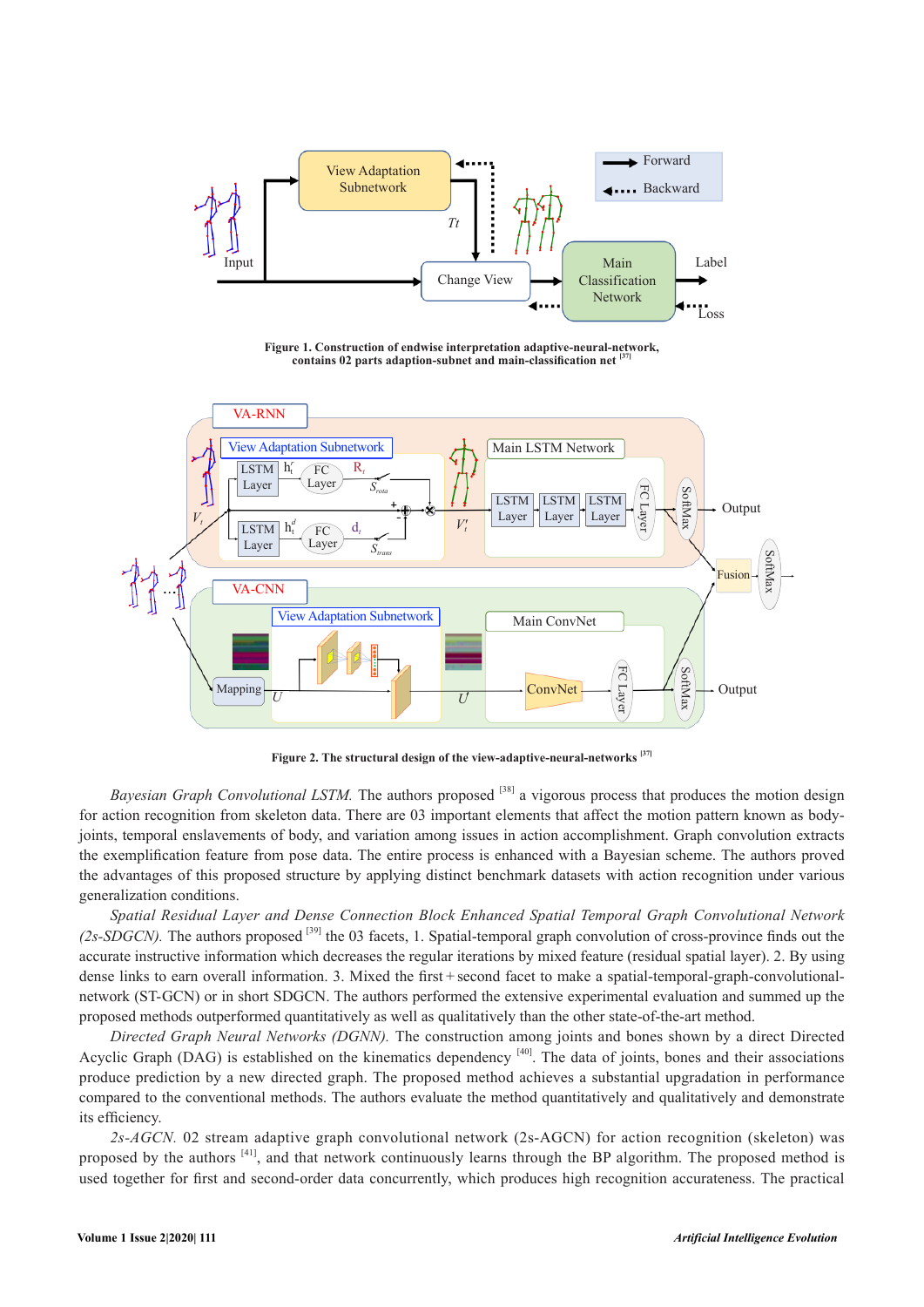evaluation shows that the performance of the proposed model beats the state-of-the-art methods.

*AS-GCN.* Encoder decoder framework (A-link inference module) find out the action-based underlying dependencies for structural links [42]. The authors improved the prevalent skeleton graph to signify high order enslavements. By combining two connection, the authors represent actional-structural-graph-convolution-network (AS-GCN) through learn spatial and temporal features. The investigated method AS-GCN achieve significant expansion compared to the other stateof-the-art approaches.

*AGC-LSTM.* The new method Attention enhanced Graph Convolutional LSTM Network (AGC-LSTM) is introduced for action-recognition [43]. The introduced methods select the discriminative topographies in the altitudinal arrangement and progressive dynamics. This method discovers the co-occurrence connection among altitudinal and progressive provinces. The assessment outcome determines the efficiency of the proposed method and demonstrates that the suggested approach beats the state-of-the-art methods on 02 benchmark datasets.

*Motif-Based Spatial Temporal Graph Convolutional Networks (Motif-STGCN).* The authors employed Motif-basedgraph-convolution [44] to encrypt ranked altitudinal scheme, and a progressive dense segment confined temporal data from distinct varieties of skeleton structures. The proposed methods achieve enhancements over state-of-the-art schemes.

*Richly Activated Graph Convolutional Network.* The novel method multi-stream graph-convolutional-network (GCN) proposed by the authors <sup>[45]</sup>. In the proposed method, every part of the net is capable of learning from formerly nonactivated linkages. Class activation map (CAM) achieved by the preceding part, and richly-activated-GCN (RA-GCN), and RA-GCN enhance the strength of the framework.

*TSRJI*. The authors considered Tree Structure Reference Joints Image (TSRJI)<sup>[46]</sup>. The investigated method get benefit from the integrated reference joints + tree structure. Depth first-order algorithm collects the most imperative spatial relations. Investigational outcomes determine the efficiency of the suggested demonstration for 3D action recognition over 02 datasets.

*Skeleton Joint Sequences Based on Motion (SkeleMotion).* The investigational method encrypts the temporal dynamics by calculating the degree and angular data of the joints [47]. Distinct levels of temporal work measure the angular data to collect more temporal dynamics in order to be able to produce the filtered boisterous angular data and joints information. Experimental evaluation outcomes demonstrate the efficiency of the proposed method on NTU RGB+D-120 dataset.

*Self-Attention Network.* There are 03 essential forms of the self-attention-network (SAN) these are SAN-Version 1 (V1), SAN-Version 2 (V2) & SAN-Version 3 (V3)  $^{[48]}$ . The importance of the investigations are-03 SAN version, which is used for important correlations to form deep semantics, and accumulated Temporal Segment Network (TSN) thru SAN deviations by which performance can be measured. The most important aspect is that each segment is connected to each other. The suggested method beat state-of-the-art approaches.



**Figure 3. Class-score-fusion structure [48]**

*Beyond Joints*. The authors <sup>[49]</sup> worked on 03 primary factors such as joints, edges and surfaces. There are 03 incoming vectors used for RNN based network. For the robust representation of action recognition, authors used 02 layers, first viewpoint transformation and second is, temporal dropout layer in RNN network. For action detection, sequence wise action classification is transferred to multi-scale sliding window algorithm. The experimental evaluation is applied to huge 3D action recognition benchmark dataset. The investigated method beat prevalent state-of-the-art approaches.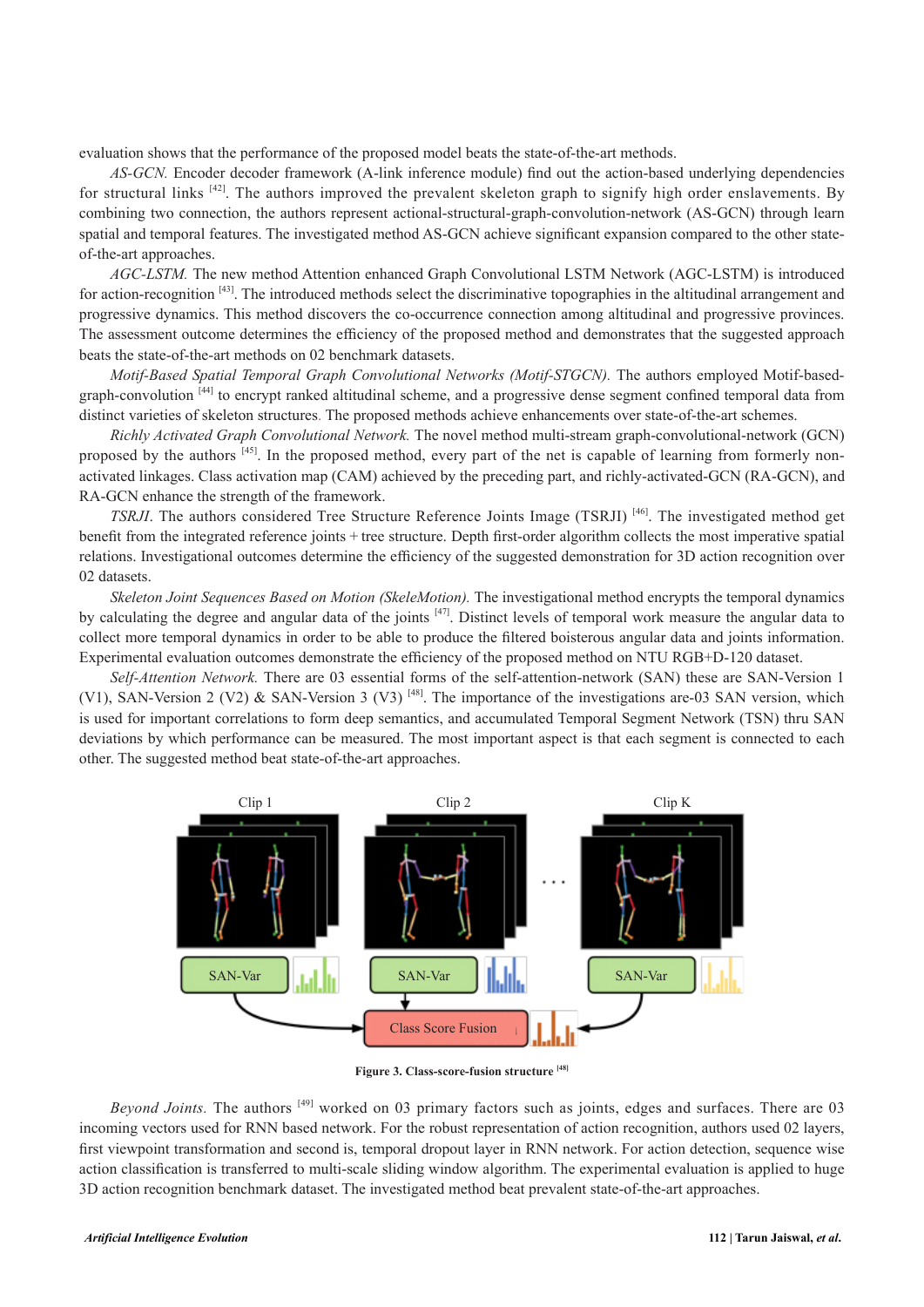*DPRL*. In this paper <sup>[50]</sup>, the authors proposed a deep-progressive-reinforcement learning (DPRL) technique for actionrecognition and skeleton-based visualization. There are 02 significant task, quality and relationships among the designated structure. The graph vertices & edges easily represent the connections between bones, so the authors considered graphbased convolutional neural network. The estimated method achieves very competitive performance on 03 extensively benchmark.

*SR-TSL.* The authors integrated the 02 networks, spatial-reasoning-network (SRN) and a temporal-stack-learningnetwork (TSLN) for altitudinal reasoning and progressive stack learning (SR-TSL) <sup>[51]</sup>. The spatial reasoning network can take the altitudinal structural data thru a residual graph neural network. In contrast, temporal stack learning network can produce the progressive dynamics thru an arrangement of multiple skip-clip LSTMs. The assessment consequences demonstrated that the investigated method achieves much improved results than state-of-the-art approaches.

*Hierarchical Co-occurrence Network (HCN).* The authors discovered endwise convolutional co-occurrence feature learning scheme, to learn ranked methodology via co-occurrence features to integrate distinct altitudes of contextual data<sup>[52]</sup>. Each level of information is encrypted independently, whereas Spatial and temporal data are collected together. The authors represented the global spatial aggregation framework used for learning specific joints co-occurrence. The extensive experiments indicate that the investigated method rapidly beat other state-of-the-arts methods of human actionrecognition and detection standards, namely NTURGB+D, SBUKinect Interaction and PKUMMD.

*MAN*. For lighten multifaceted variants, the authors <sup>[53]</sup> introduced a temporal-then-spatial recalibration framework which is associated with Memory-Attention-Networks (MANs). This framework also includes the Temporal-Attention-Recalibration-Module (TARM) and a Spatio-Temporal-Convolution-Module (STCM). The residual learning module includes the reconstructed progressive structures of a skeleton. The STCM behaves like the joint standardization frames which influence the CNN. TARM and STCM are tied together in one network that can be made custom. MANs expressively enhanced the characterization of action-recognition and produced the improved outcomes on 04 different benchmarks, namely NTURGB+D, HDM-05, SYSU3D and UT-Kinect.

*ST-GCN.* The authors focused on the novel method known as Spatial-Temporal-Graph-Convolutional-Networks (ST-GCN) for SBHAR <sup>[54]</sup>. The ST-GCN automated learning capability of both spatial & temporal decorations form the data. This construction gives not only superior communicative control but also tougher generality proficiency. On 02 huge datasets, Kinetics and NTU-RGBD, it attains substantial enhancements over conventional approaches.

*STGC*. The authors focused on spatio-temporal-graph-convolution (STGC) method <sup>[55]</sup> for accumulating the confined convolutional purifier and increase the learning capability. To encrypt the dynamic graphs, multi-scale local graph convolution filter is made up by matrices of signal mappings. The authors hypothetical demonstrated the immovability of STGC. The authors also used iterative techniques so that it can be arranged into multilayer construction. Extensive experiments on 04 benchmark datasets, showed the enhancement and efficiency of the introduced prototypical.

*PB-GCN*. The authors demonstrated <sup>[56]</sup> a part-based graph convolutional network (PB-GCN) scheme, the scheme is distributed in 04 ways, and capable of learning a recognition model. PB-GCN enhance the performance of recognition when compared to the whole skeleton graph. By using neighboring coordinates method performance is significantly improved. The anticipated technique achieved better efficiency on 02 thought-provoking benchmark datasets, i.e. NTURGB+D and HDM-05.

*Fine-to-coarse (F2C) CNN framework.* 3D skeleton sequence for human action recognition introduced by the authors. In this method, skeleton sequences are broken into different temporal fragments. Simultaneously temporal and spatial features of a skeleton sequence are extracted by fine-to-coarse (F2C) CNN framework [57]. The authors applied the methods over 02 datasets, namely NTURGB+D and SBU Kinect Interaction and reached 79.6 & 84.6 % accurateness. The suggested approach expressively expands the accuracy of the actions in 02-person connections.

*VS-CNN.* The authors discovered the View-guided Skeleton CNN (VS-CNN) to solve the arbitrary-view action recognition <sup>[58]</sup>. For this purpose authors, collected a large volume dataset that contains videos, depth and skeleton range. The authors collected action based example pictures in eight immovable views and different frames which insured 360-degree vision angles and 118 humans with 40 actions and 25600 video examples. It provides multiview, arbitrary view & cross-view action examination. The extensive experiment outcomes demonstrate that the VS-CNN achieves higher performance.

*Iterative method for joint model*. The authors <sup>[59]</sup> proposed 03 phases iterative method for the joint model. This model is built in an integrated manner. This model first collects same dimensionality subspace in distinct feature passage, second calculates the component feature in a subspace and lastly transfer the feature through learning pipeline. All-encompassing investigational outcomes on 04 famous datasets have established the success of the proposed method.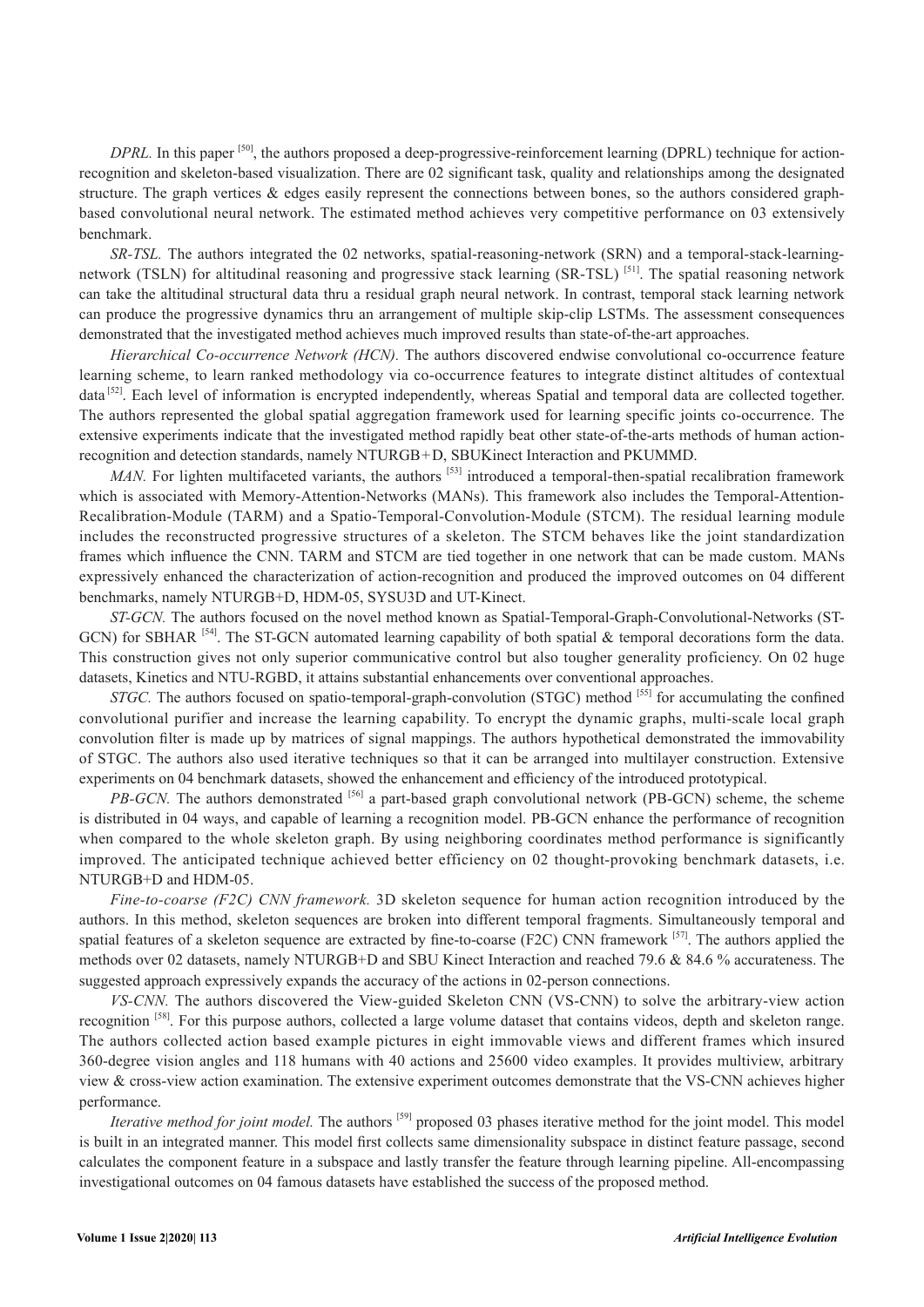*Visualisation CNN*. The authors <sup>[60]</sup> presented 03 layer work for action recognition that is mainly focused on the invariant view. In the 1st layer, sequence-based view-invariant transform is considered for skeleton joints. In the 2<sup>nd</sup> layer, transform skeleton is applied on colour pictures as a sequence which is encrypted on the Spatio-temporal data of skeleton joints. In the  $3<sup>rd</sup>$  layer, CNN based method find out more accurate features from colour pictures. With this action, values are finally generated via decision level synthesis of deep topographies. The extensive experiments on 04 inspiring data sets proved the preeminence of the proposed method.

*GCALSTM.* The authors [61] worked on 3D action recognition, which concentrates on information joints with the help of comprehensive contextual information, namely Global Context-aware Attention LSTM (GCALSTM) as part of the LSTM network. For iteratively improved responsiveness performance, the authors also considered GCA-LSTM network. The experiments showed that the proposed network harvests state-of-the-art performance on 03 stimulating datasets for 3D human action recognition.

*Two-stream RNN*. The authors <sup>[62]</sup> described a 2-way RNN scheme by using altitudinal and progressive dynamics for skeleton action-recognition. In 2-way RNN scheme 02 temporal classes, namely stacked RNN and hierarchical RNN is used, and those construct human body kinematics. Both of the categories used in the spatial scheme transformed into a spatial graph. The authors also used data augmentation method for 3D transformation based on arbitrary view. The experiment conducted on 3D action-recognition benchmark shows that the proposed method conveyed a substantial enhancement for a diversity of actions, i.e. all-purpose movements and collaboration activities.

*C-CNN + MTLN.* The authors [63] investigated 3D human action recognition with skeleton sequences. Every skeleton sequences divided into three joints, and every joint contains the different frames for spatial-temporal features. Every frame has cylindrical coordinates of the skeleton sequence generated through one tunnel. The authors investigated and used Deep convolution neural networks to be able to learn. The long-lasting progressive information of skeleton-sequence by the use of Multi-Task Learning Network (MTLN). The Investigational result demonstrates the efficiency of the proposed method.

*Ensembles Temporal Sliding LSTM Networks (Ensemble TS-LSTM).* By using GramSchmidt process, the human skeleton is transferred into the human perceptive coordinates structure, and takeout the vital information of pose and motion <sup>[64]</sup>. The authors also considered the innovative operative technique of LSTMs rendering to time-step magnitude, with training and testing procedures. The experiment shows the suggested networks overtake several state-of-the-art action-recognition approaches on the 05 different standard datasets.

*View Adaptive (VA)-LSTM*. The authors <sup>[65]</sup> projected an adaptive recurrent neural network (RNN) with LSTM scheme, which automate the surveillance viewpoint throughout the proposition of human action. The proposed method independently identify its own values from endpoints. The proposed model attains noteworthy enhancement over the stateof-the-art strategies on 03 yardstick datasets.

Learning action recognition model. The authors <sup>[66]</sup> considered a deep model which work on human-object interaction and intra-class movements under viewpoints variants. There are two aspects of the research, first depth appearance of body parts which is shared via view-invariant space and Second, endwise learning scheme. The authors estimated the performance of the proposed model against 15 prevalent techniques on 02 enormous benchmarks of human-actionrecognition datasets with NTURGB+D and UWA3DII. The Experimental consequences show that the proposed technique delivers a noteworthy improvement over state-of-the-art approaches.

*Spatio-Temporal Attention (STA)-LSTM.* The authors <sup>[67]</sup> investigated the endwise spatial-temporal model for actionrecognition. The construction of proposed work is based on the Recurrent Neural Networks (RNNs) with Long-Short-Term-Memory (LSTM). The experimental outcomes show the efficiency of the investigated model for SBU & NTU datasets.

*LSTM and CNN score fusion.* The authors [68] presented an LSTM and CNN score fusion approaches. Both approaches are very advantageous, LSTM provides robust temporal data, whereas CNN is biased to robust spatial data. The multiplescore-fusion approach enhances accuracy. The proposed technique achieves state-of-the-art outcomes on NTURGB+D datasets for 3D human-action investigation. The projected method succeed 87.41% in terms of accurateness and graded 1st position in Large-Scale 3D Human-Activity-Analysis Test in Complexity visualization.

*CNN based scheme*. The authors <sup>[69]</sup> presented CNN based scheme for classification and detection procedure. The introduced detection scheme, detects the human-action in a batch processing, whereas online detection is used for the real-time presentation. The authors used a skeleton transformer for recognition construction and via automated procedure selects the skeleton-joints. The proposed method uses the 7-layer network and apply this to NTU RGB+D dataset and achieve 89.3% precision. For uncropped video detection, the authors proposed *window proposal network*. This method is applied to PKU-MMD dataset and achieves 93.7% mAP.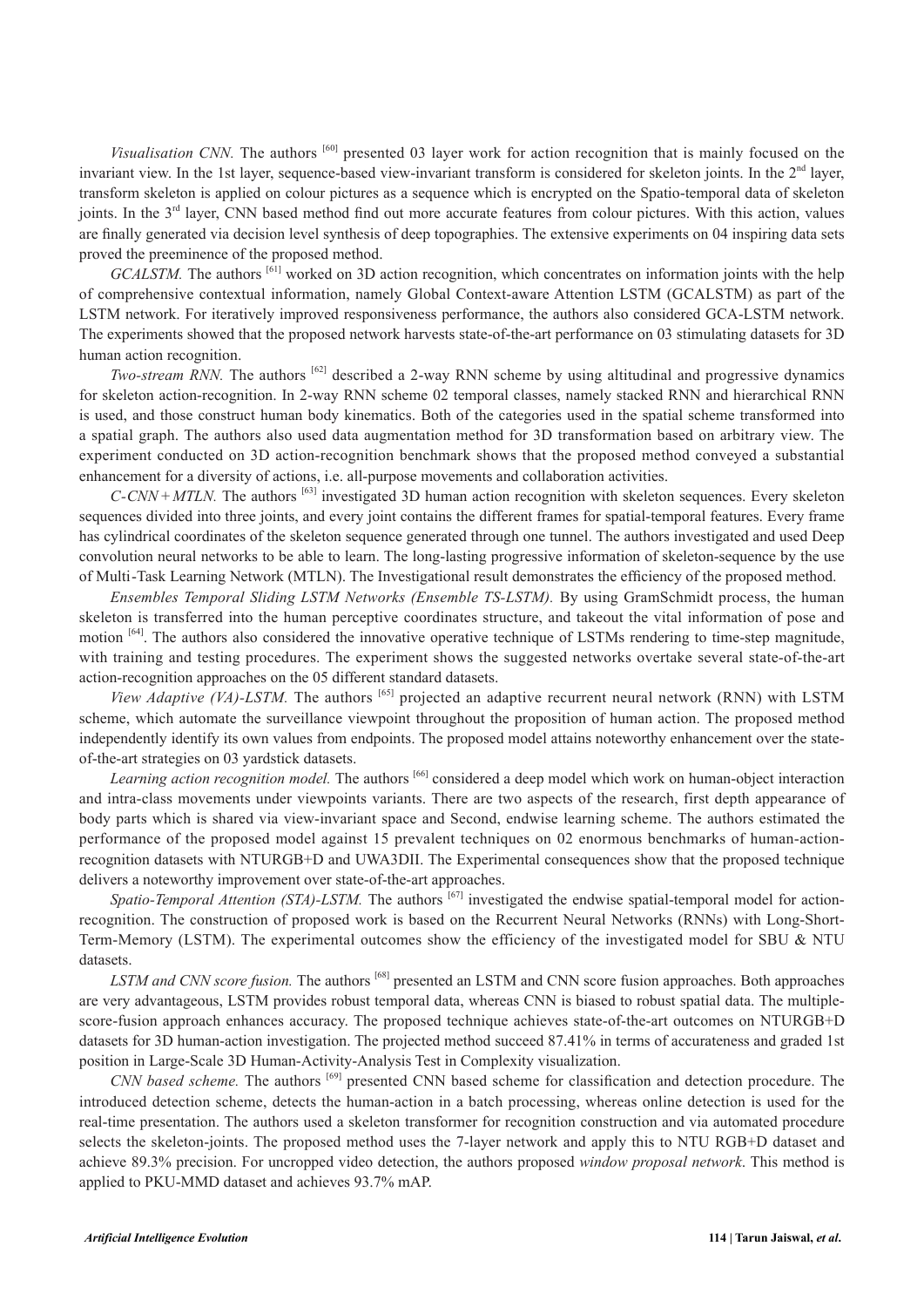*PKU-MMD*. The authors <sup>[70]</sup> proposed a huge volume benchmark standard, namely PKU-MMD, PKU-MMD is used for 3D human action (multi-modality) understanding. The proposed benchmarks cover 1076 video sequences with 51 action groups, and 66 subjects with 03 camera viewpoints execute 20000 actions, 5.4 million frames. The authors conducted experiments on the proposed benchmark in terms of 02 circumstances and evaluate distinct approaches by a different metric. For this purpose, the authors used evaluating protocol, namely 2D-AP. The proposed benchmark gives an advantage for upcoming investigators.

*Temporal Conv.* The authors <sup>[71]</sup> considered Temporal-Convolutional-Neural-Networks (TCN) for 3D actionrecognition. As associated with LSTM-based Recurrent-Neural-Network models, the proposed method is very useful for the 3D skeleton. By the use of TCN, the Spatio-temporal model is easily understood. The subsequent prototypical, ResTCN, achieve state-of-the-art outcomes on the 3D human action recognition dataset, NTURGBD.

*Trust Gate ST-LSTM*. The authors <sup>[72]</sup> investigated the ranking structure based traversal technique to remove smash and occlusion in 3d skeleton information. The authors proposed novel gating instruments within LSTM, which lean the consistency of the entering data by which updated context information is stored in the flip-flop. The proposed method achieved state-of-the-art representation on 04 challenging benchmark datasets for 3D human-action examination.

*Part-aware LSTM.* The authors <sup>[73]</sup> constructed a vast dataset for RGB+D-SBHAR, and it contained 56 thousand visualization sequences, 04 million frames composed of 40 different-subjects and 60 different-action groups comprised daily, mutual, and health-related actions. The authors also proposed a recurrent-neural-network scheme model for long period progressive correlation of the features. The experimental outcomes show the benefits of DL methods over state-ofthe-art handcrafted features.

*Rolling rotations.* Rolling rotations worked on 3D rotation among numerous body parts of the skeleton. 3D rotation follows the exceptional orthogonal assemblage, which is a Riemannian-manifold  $^{[74]}$ . The human action classification is a challenging task because of non-Euclidean space. The authors opens action-curves with lie-algebra or vector space by articulating the logarithm and rolling maps. Experimental outcomes on 03 action datasets show that the proposed approach achieves outstanding performance when compared to the state-of-the-art approaches [74].

*Co-occurrence feature learning.* The authors [75] investigated fully connected deep LSTM-network for SBHAR. The authors also considered skeleton as an entering vector according to the time period and explored a new regularization structure. The author also proposed a novel dropout method which handles cells and outgoing replies of the LSTM. Extensive experimental outcomes on 03 SBHAR datasets established the efficiency of the proposed prototypical.

*Convolutional-neural-network.* In this paper, the authors [76] suggested the ordered architecture of SBHAR with the help of CNN. Initially, the proposed method signifies a sequence of the skeleton by combining the joints directs.

Every vector represented consecutively. The matrix is converted into the images and is also established to grip the problem of variable-length. Afterwards, the final images are served to the CNN-model for recognition and featureextraction purpose. The modest max-pooling plays an essential role in spatial feature selection and sequential frequency adjustment. Modest max-pooling gains more discriminative joint facts for various action and meanwhile address the variable frequency problem. The result obtained from the experiment shows that the proposed approach captures state-ofthe-art representation with great computational-efficiency.

*H-RNN*. The authors <sup>[77]</sup> presented hierarchical RNN for SBHAR; in this approach, the authors separates the humanskeleton into five distinct part similar to the human body physical-structure. As the layer is incremented, the result obtained by the subnet is feed to the higher layers that shows an outstanding performance. The outcome of the skeleton order is supplied to the single-layer-perceptron, and the stored output of the perceptron conclude the final result. In the experiment, the authors compared the proposed method with five different Deep RNN and other prevalent methods over the openly accessible dataset. The experimental output shows that the presented model obtain advanced performance with excellent efficiency.

*Jointly learning heterogeneous features*. The authors presented <sup>[78]</sup> a novel approach called the Heterogeneous features learning model which provide the different features for recognition with RGB-D activity. The advanced output obtained over the three 3D activity set shows the effectiveness of the novel approach.

*LieGroup.* In this paper [79], the authors presented the novel skeleton representation, which clearly shows the 3D geometric connection among the different body parts via translation  $\&$  rotation matrices. Subsequently, 3d stiff body indicates the participant of distinct Euclidean-group SE (3), the presented approach exist in the set of SE (3)  $\times$   $\times$  SE (3), curved multifarious. By using the given representation, action of human can be exhibited as a curve by Lie-group. However, the classification of curves by a Lie-group, not a relatively stress-free task. The authors carried out the classification by using the blend of dynamic-time-wrapping, Fourier-temporal-pyramid depiction and linear SVM. The investigational output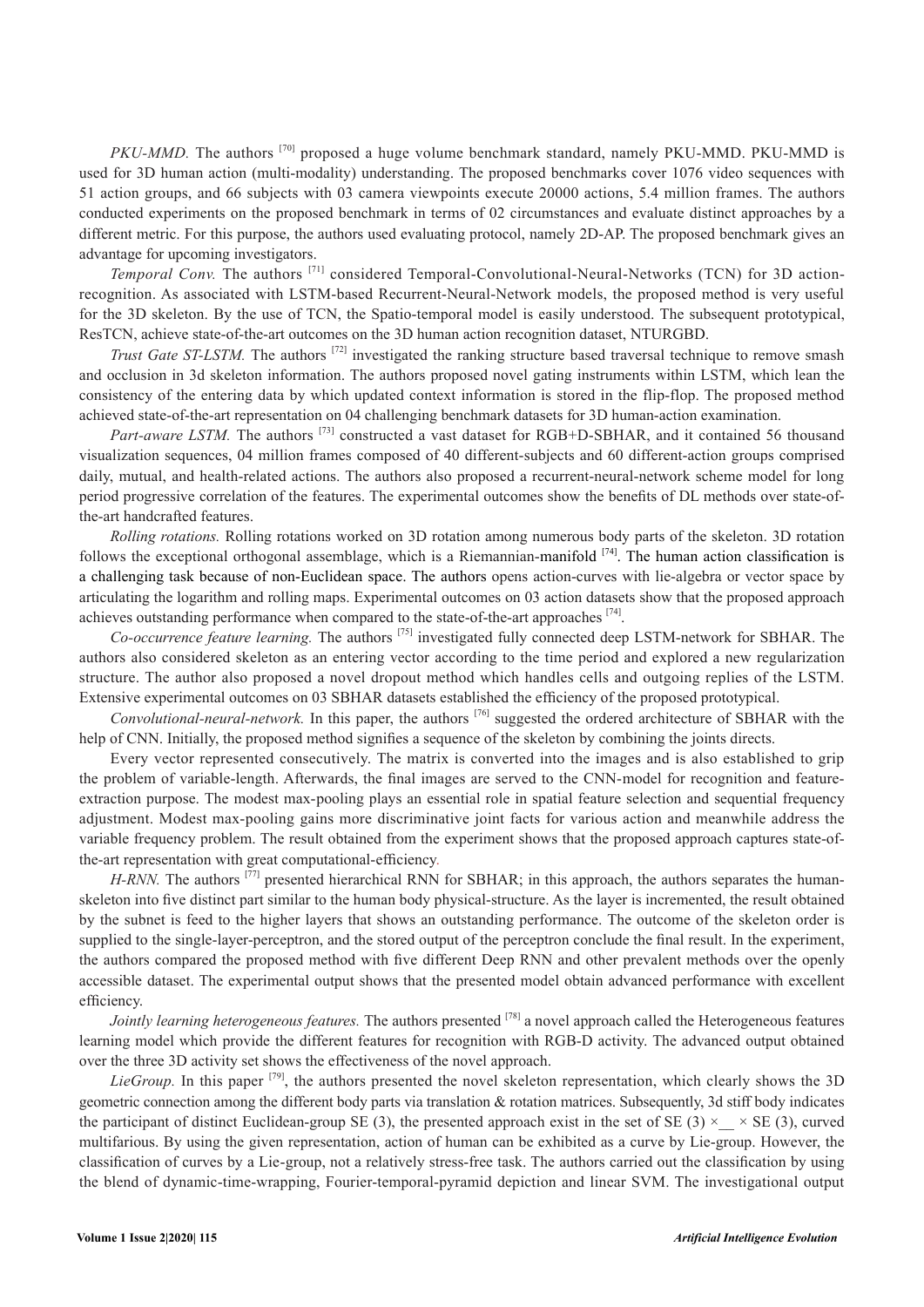over the three-action dataset illustrates that the proposed representation achieve excellent performance in many prevalent skeletal-representations. The proposed method also overtakes the different advanced skeleton-based human action recognition methodology.



**Figure 4. Representation of an action (skeletal sequence) as a curve in the Lie group SE (3) × . . . × SE (3)**

*Temporal-hierarchy-of-covariance-descriptors.* In this paper <sup>[80]</sup>, the authors provided the new method for SBHAR from the 3D-skeleton-sequences. Here, the authors also customized the covariance-matrix for skeleton-joint location over a period as a discriminative-descriptor for a sequence. The authors also use the multiple-covariance-matrices in an ordered manner. The descriptor contains the permanent length, which is free from the size of the designated arrangement. The proposed method outperforms in action-recognition over the multiple-datasets that are captured through the Kinect-typesensor or via arbitrary view arrangement.

#### **3. Datasets and performance**

In this section, we described the two datasets i.e. NTURGB+D  $^{[72]}$  and NTURGB+D 120  $^{[36]}$ .

NTURGB+D<sup>[72]</sup> is an extensive state-of-the-art benchmark for SBHAR. It demonstrates a succession of standards and involvement of comprehensive data structure. Newly described outcomes on this dataset have obtained accurateness on this benchmark. NTURGB+D 120<sup>[36]</sup> dataset is vast and delivers various variant of environmental circumstances, matters, and camera views/viewpoints etc. It contains 114,480 videos, 120 classes and 106 subjects.

NTURGB+D 120 dataset has several action-classes and numerous visualization samples for corresponding actionclass, and extensive intra-class disparity. Kinectv2 delivers supplementary specific depth-maps & 3D-joints, especially in a multi-camera-setup compared to the earlier account of Kinect.

NTU RGB+D 120 dataset has an advantage over various research problems. The datasets worked very well for depthbased, 3D skeleton-based, 3D RGB-based and infrared-based action recognition etc. In addition to the above, the NTU RGB+D 120 dataset also obtain excellent efficiency for Heterogeneous-feature fusion investigation, deep net pre-training, and One-shot 3D action investigation  $[36]$ .

Figure 5, reports the human action recognition-rates for numerous SBHAR on NTU-RGB+D dataset. The humanrecognition in the most recent study provides the gratitude-rates for the cross-subject and cross-view. We can undoubtedly get that the expected representation perform better than the other method. Better performance on MS-G3D point out that the proposed representation serve better than others in terms of modelling complex-actions, and it achieves 91.5 and 96.2, precision in the cross-subject and cross-view.

Figure 6, reports the human action recognition-rates for numerous skeletal-representations on NTU-RGB+D 120 dataset and MS-G3D achieves 86.9 and 88.4 accuracies in cross-subject and cross-setup.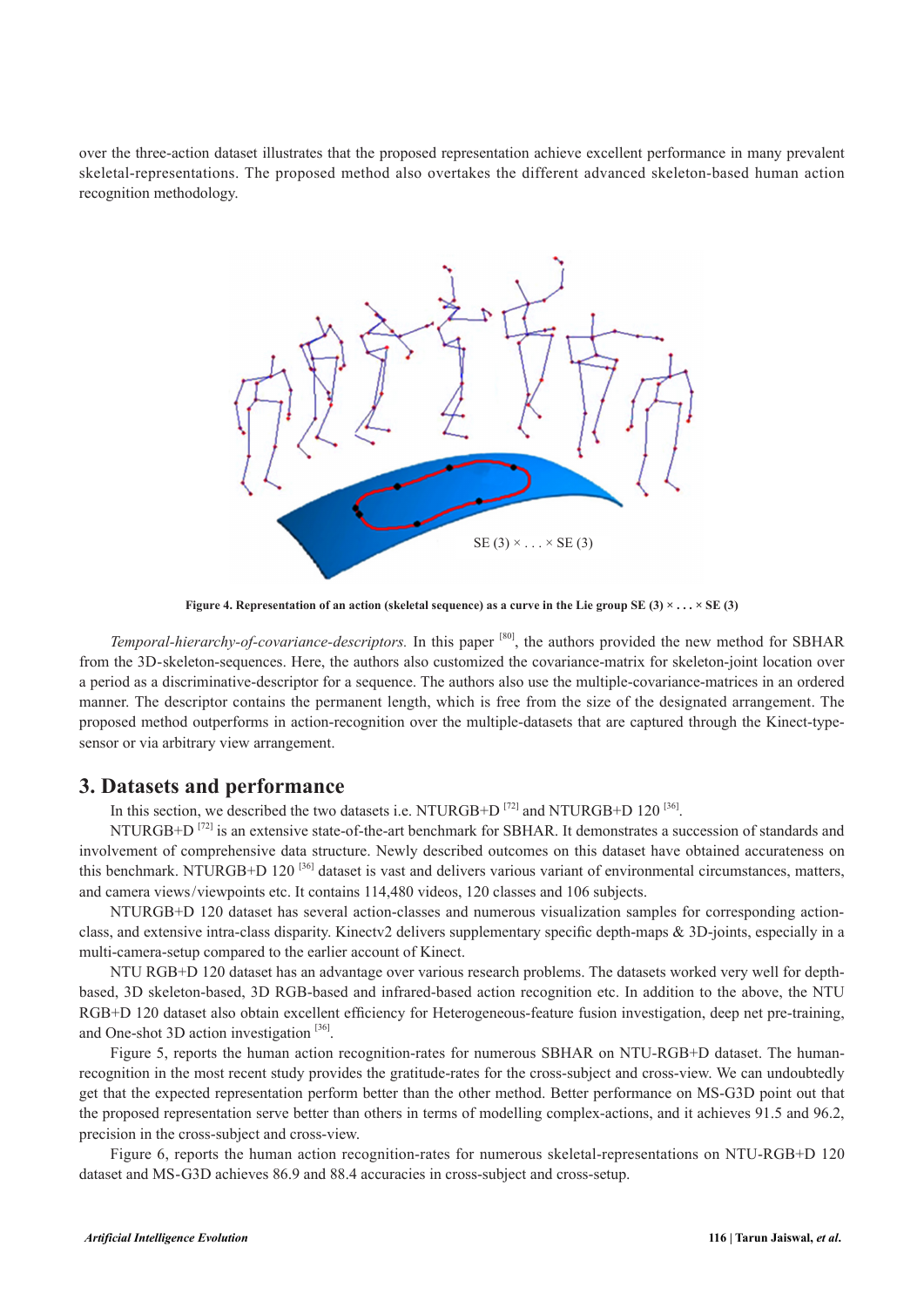

**Figure 5. Numerous SBHAR method tested on NTURGB+D** 



**Figure 6. SBHAR method tested on NTURGB+D 120** 

# **4. Conclusion**

In this research paper, we have discussed the future research direction for those who want to work further in this area, and we have also provided an in-depth overview of SBHAR. However, there has been a lot of good research on SBHAR such as selection and complexity of human body posture, occlusion, and background-clutter, despite this SBHAR in the real scenario is a challenging task. In this paper, we have studied the various SBHAR method and delivered a detailed explanation of current methods that include manual-designed-action features in RGB & Depth-data, DL constructed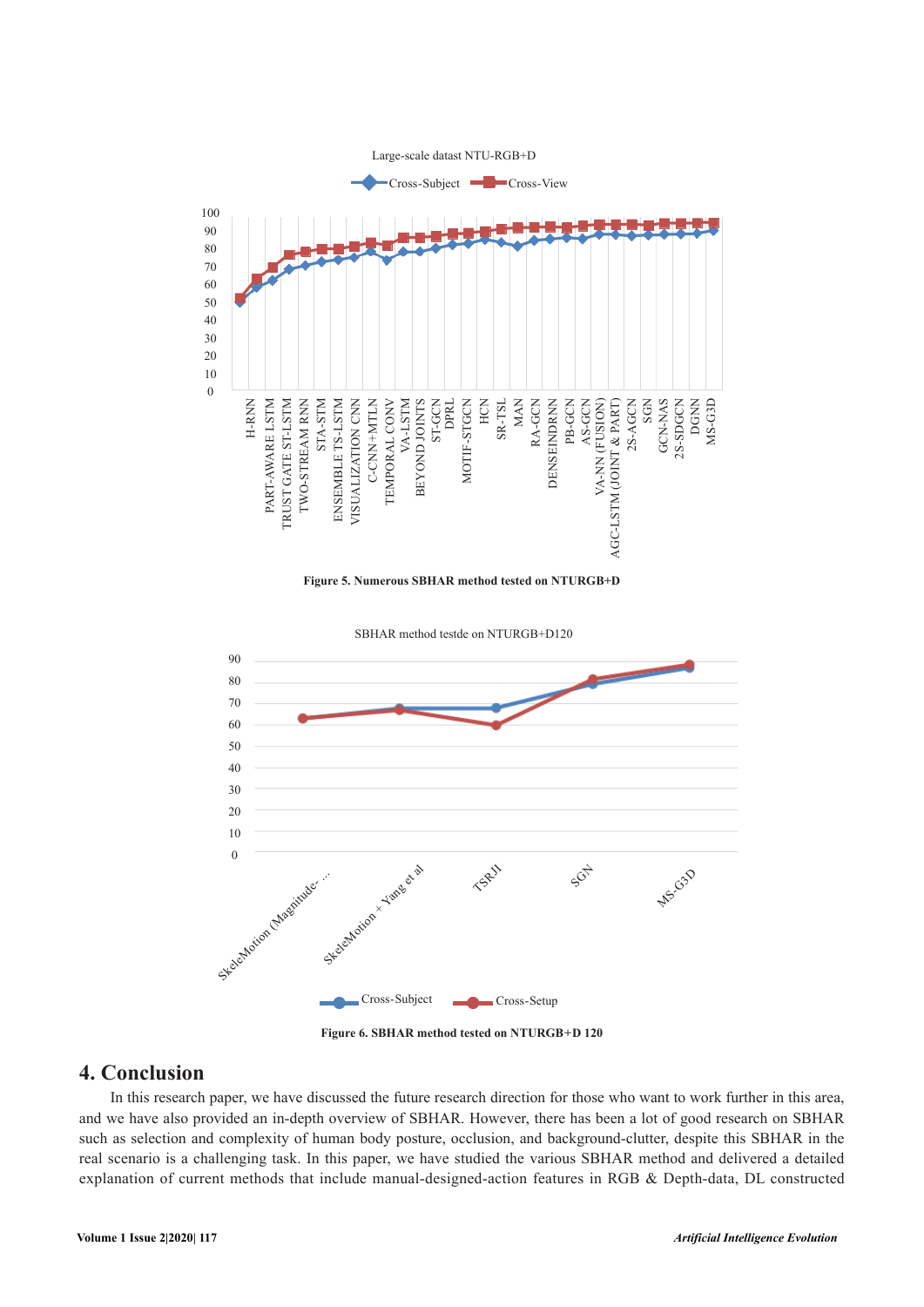techniques and action-recognition method. After a detailed literature survey, we introduced the primary operative method, so that researcher is promptly acquainted with the related research area.

## **References**

- [1] Shabani A. H., Clausi D., Zelek J. S. Improved spatio-temporal salient feature detection for action recognition. *British Machine Vision Conference.* 2011. p.1-12.
- [2] Li R., Zickler T. Discriminative virtual views for cross-view action recognition. *IEEE Computer Society Conference on Computer Vision and Pattern Recognition.* 2012. p.2855-2862.
- [3] Li B., Camps O. I., Sznaier M. Cross-view activity recognition using hankelets. *IEEE Computer Society Conference on Computer Vision and Pattern Recognition*. 2012. p.1362-1369.
- [4] Vrigkas M., Karavasilis V., Nikou C., et al. Action recognition by matching clustered trajectories of motion vectors. *International Conference on Computer Vision Theory and Applications*. 2013. p.112-117.
- [5] Lan T., Wang Y., Mori G. Discriminative figure-centric models for joint action localisation and recognition. *IEEE International Conference on Computer Vision*. 2011. p.2003-2010.
- [6] Iosifidis A., Tefas A., Pitas I. Activity-based person identification using fuzzy representation and discriminant learning. *IEEE Trans. Inform. Forensics Secur*. 2012; 7: 530-542. Available from: doi:10.1109/TIFS.2011.2175921.
- [7] Patwary M. J., Wang X. Z., Yan D. Impact of fuzziness measures on the performance of semi-supervised learning. *International Journal of Fuzzy Systems*. 2019; 21(5): 1430-1442.
- [8] Morariu V. I., Davis L. S. Multi-agent event recognition in structured scenarios. *IEEE Computer Society Conference on Computer Vision and Pattern Recognition*. 2011. p.3289-3296.
- [9] Chen C. Y., Grauman K. Efficient activity detection with maxsubgraph search. *IEEE Computer Society Conference on Computer Vision and Pattern Recognition*. 2012. p.1274-1281.
- [10] Sigal L., Isard M., Haussecker H., et al. Loose-limbed people: Estimating 3D human pose and motion using nonparametric belief propagation. *Int. J. Comput. Vis*. 2012; 98: 15-48. Available from: doi: 10.1007/s11263-011-0493-4.
- [11] Tran K. N., Kakadiaris I. A., Shah S. K. Part-based motion descriptor image for human action recognition. *Pattern Recognit*. 2012; 45: 2562-2572. Available from: doi:10.1016/j.patcog.2011.12.028.
- [12] Wu Q., Wang Z., Deng F., et al. Realistic human action recognition with multimodal feature selection and fusion. *IEEE Trans. Syst. Man Cybern. Syst*. 2013; 43: 875-885. Available from: doi:10.1109/TSMCA.2012.2226575.
- [13] Liu N., Dellandréa E., Tellez B., et al. Associating textual features with visual ones to improve affective image classification. *International Conference on Affective Computing and Intelligent Interaction*. 2011; 6974: 195-204.
- [14] Martinez H. P., Yannakakis G. N., Hallam J. Don't classify ratings of affect; rank them! *IEEE Trans. Affective Comput*. 2014; 5: 314-326. Available from: doi: 10.1109/ TAFFC.2014.2352268.
- [15] Song Y., Morency L. P., Davis R. Multimodal human behavior analysis: Learning correlation and interaction across modalities. *ACM International Conference on Multimodal Interaction*. 2012. p.27-30.
- [16] Vrigkas M., Nikou C., Kakadiaris I. A. Classifying behavioral attributes using conditional random fields. *8th Hellenic Conference on Artificial Intelligence, Lecture Notes in Computer Science*. 2014. p.95-104.
- [17] Patron-Perez A., Marszalek M., Reid I., et al. Structured learning of human interactions in TV shows. *IEEE Trans. Pattern Anal. Mach. Intell*. 2012; 34: 2441-2453. Available from: doi:10.1109/TPAMI.2012.24.
- [18] Marín Jiménez M. J., Noz Salinas R. M., Yeguas Bolivar E., et al. Human interaction categorization by using audiovisual cues. *Mach. Vis. Appl*. 2014; 25: 71-84. Available from: doi: 10.1007/s00138-013-0521-1.
- [19] Shugang Zhang, Zhiqiang Wei, Jie Nie, et al. A review on human activity recognition using vision-based method. *Journal of Healthcare Engineering*. 2017; 1-32. Available from:<https://doi.org/10.1155/2017/3090343>.
- [20] Aggarwal J.K., Ryoo M.S. Human activity analysis: A review. *ACM Comput. Surv*. 2011; 43(3): 16.
- [21] Ziaeefard M., Bergevin R. Semantic human activity recognition: A literature review. *Pattern Recognit*. 2015; 48: 2329-2345.
- [22] Van Gemert J.C., Jain M., Gati E., et al. APT: Action localisation proposals from dense trajectories. *In Proceedings of the British Machine Vision Conference 2015: BMVC 2015*. 2015. p.1-4.
- [23] Zhu H., Vial R., Lu S. Tornado: A spatio-temporal convolutional regression network for video action proposal. *In Proceedings of the CVPR*. 2017. p.5813-5821.
- [24] Papadopoulos G.T., Axenopoulos A., Daras P. Real-time skeleton-tracking-based human action recognition using kinect data. *In Proceedings of the International Conference on Multimedia Modeling*. 2014. p.473-483.
- [25] Presti L.L., Cascia M.L. 3D skeleton-based human action classification: A survey. *Pattern Recognition*. 2016; 53: 130- 147.
- [26] Paul S.N., Singh Y.J. Survey on video analysis of human walking motion. *Int. J. Signal Process. Image Process. Pattern Recognition*. 2014; 7(3): 99-122.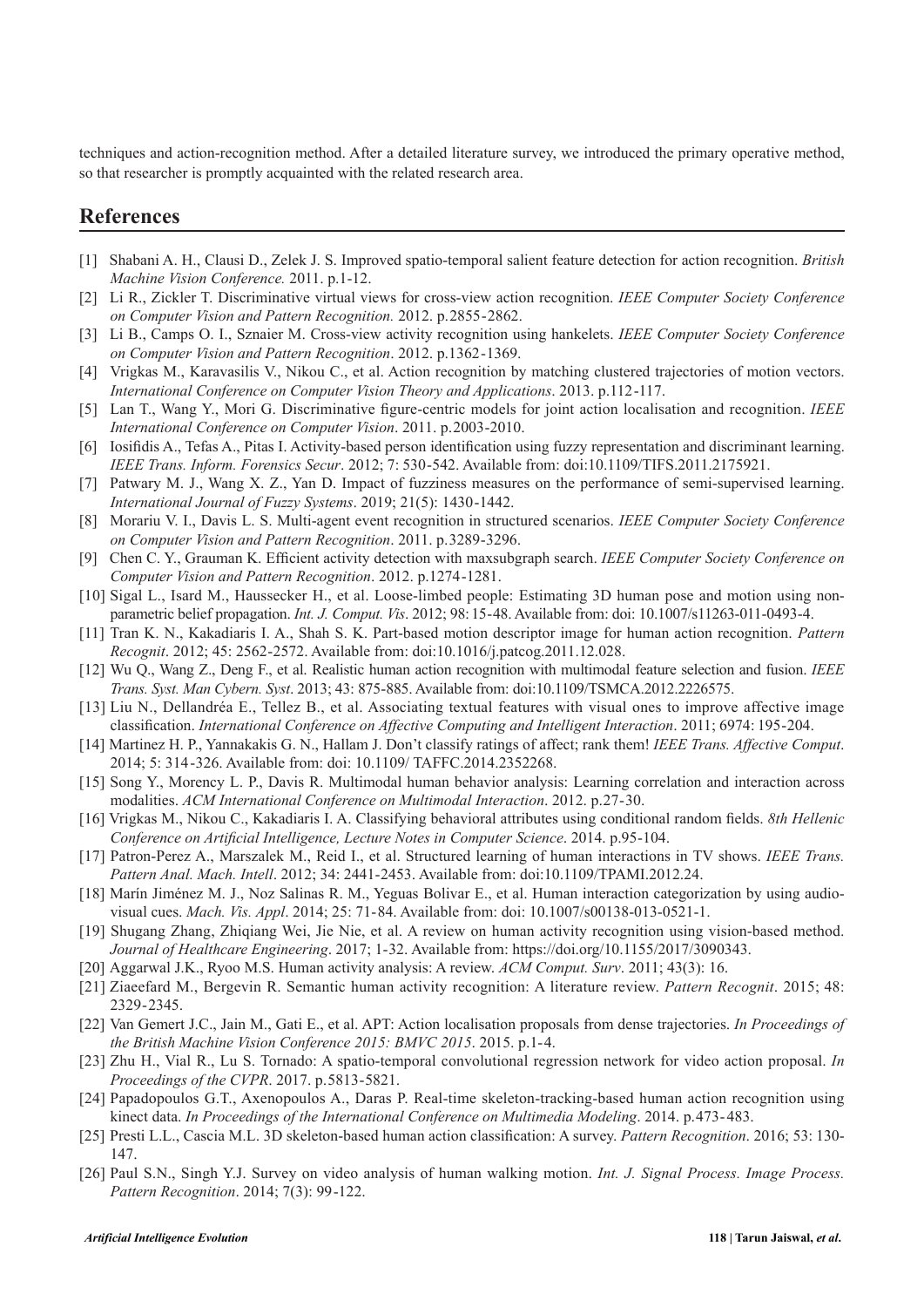- [27] Li M., Chen S., Chen X., et al. Symbiotic graph neural networks for 3D skeleton-based human action recognition and motion prediction. *ArXiv: Computer Vision and Pattern Recognition.* 2019. Available from: https://arxiv.org/ abs/1910.02212.
- [28] Li S., Li W., Cook C., et al. Deep independently recurrent neural network (IndRNN). *ArXiv: Computer Vision and Pattern Recognition.* 2019. Available from: https://arxiv.org/abs/1910.06251.
- [29] Gao X., Hu W., Tang J., et al. Optimized skeleton-based action recognition via sparsified graph regression. *Proceedings of the 27th ACM International Conference on Multimedia*. 2019. p.601-610.
- [30] Hu G., Cui B., Yu S. Skeleton-based action recognition with synchronous local and non-local spatio-temporal learning and frequency attention. *IEEE International Conference on Multimedia and Expo (ICME)*. 2019. p.1216-1221.
- [31] Shi L., Zhang Y., Cheng J., et al. Skeleton-based action recognition with multi-stream adaptive graph convolutional networks. *ArXiv: Computer Vision and Pattern Recognition*. 2019. Available from: https://arxiv.org/abs/1912.06971.
- [32] Wang L., Huynh D.Q., Koniusz P. A comparative review of recent kinect-based action recognition algorithms. *IEEE Transactions on Image Processing*. 2020; 29: 15-28.
- [33] Liu Z., Zhang H., Chen Z., et al. Disentangling and unifying graph convolutions for skeleton-based action recognition. *ArXiv: Computer Vision and Pattern Recognition*. 2020. Available from: https://arxiv.org/abs/2003.14111.
- [34] Zhang P., Lan C., Zeng W., et al. Semantics-guided neural networks for efficient skeleton-based human action recognition. *ArXiv: Computer Vision and Pattern Recognition*. 2019. Available from: https://arxiv.org/abs/1904.01189.
- [35] Peng W., Hong X., Chen H., et al. Learning graph convolutional network for skeleton-based human action Recognition by neural searching. *ArXiv: Computer Vision and Pattern Recognition*. 2019. Available from: https://arxiv.org/ abs/1911.04131.
- [36] Liu J., Shahroudy A., Perez M., et al. NTU RGB+D 120: A large-scale benchmark for 3D human activity understanding. *IEEE transactions on pattern analysis and machine intelligence*. 2019. p. 2684-2701.
- [37] Zhang P., Lan C., Xing J., et al. View adaptive neural networks for high performance skeleton-based human action recognition. *IEEE Transactions on Pattern Analysis and Machine Intelligence*. 2019; 41: 1963-1978.
- [38] Si C., Chen W., Wang W., et al. An attention enhanced graph convolutional LSTM network for skeleton-based action recognition. *IEEE/CVF Conference on Computer Vision and Pattern Recognition (CVPR)*. 2019. p.1227-1236.
- [39] Wu C., Wu X., Kittler J. Spatial residual layer and dense connection block enhanced spatial temporal graph convolutional network for skeleton-based action recognition. *IEEE/CVF International Conference on Computer Vision Workshop (ICCVW)*. 2019. p.1740-1748.
- [40] Shi L., Zhang Y., Cheng J., et al. Skeleton-based action recognition with directed graph neural networks. *IEEE/CVF Conference on Computer Vision and Pattern Recognition (CVPR)*. 2019. p.7904-7913.
- [41] Shi L., Zhang Y., Cheng J., et al. Two-stream adaptive graph convolutional networks for skeleton-based action recognition. *IEEE/CVF Conference on Computer Vision and Pattern Recognition (CVPR)*. 2019. p.12018-12027.
- [42] Li M., Chen S., Chen X., et al. Actional-structural graph convolutional networks for skeleton-based action recognition. *IEEE/CVF Conference on Computer Vision and Pattern Recognition (CVPR)*. 2019. p.3590-3598.
- [43] Si C., Chen W., Wang W., et al. An attention enhanced graph convolutional LSTM network for skeleton-based action recognition. *IEEE/CVF Conference on Computer Vision and Pattern Recognition (CVPR)*. 2019. p.1227-1236.
- [44] Wen Y., Gao L., Fu H., et al. Graph CNNs with motif and variable temporal block for skeleton-based action recognition. *AAAI.* 2019; 33(1): 8989-8996.
- [45] Song Y., Zhang Z., Wang L. Richly activated graph convolutional network for action recognition with incomplete skeletons. *IEEE International Conference on Image Processing (ICIP)*. 2019. p.1-5.
- [46] Caetano C., Brémond F., Schwartz W.R. Skeleton image representation for 3D action recognition based on tree structure and reference joints. *2019 32nd SIBGRAPI Conference on Graphics, Patterns and Images (SIBGRAPI)*. 2019. p.16-23.
- [47] Caetano C., Souza J.S., Brémond F., et al. SkeleMotion: A new representation of skeleton joint sequences based on motion information for 3D action recognition. *16th IEEE International Conference on Advanced Video and Signal Based Surveillance (AVSS)*. 2019. p.1-8.
- [48] Cho S., Maqbool M.H., Liu F., et al. Self-attention network for skeleton-based human action recognition. *IEEE Winter Conference on Applications of Computer Vision (WACV)*. 2020. p.624-633.
- [49] Wang H., Wang L. Beyond joints: Learning representations from primitive geometries for skeleton-based action recognition and detection. *IEEE Transactions on Image Processing*. 2018; 27: 4382-4394.
- [50] Tang Y., Tian Y., Lu J., et al. Deep progressive reinforcement learning for skeleton-based action recognition. *IEEE/ CVF Conference on Computer Vision and Pattern Recognition*. 2018. p.5323-5332.
- [51] Si C., Jing Y., Wang W., et al. Skeleton-based action recognition with spatial reasoning and temporal stack learning. *ECCV.* 2018; 106-121.
- [52] Li C., Zhong Q., Xie D., et al. Co-occurrence feature learning from skeleton data for action recognition and detection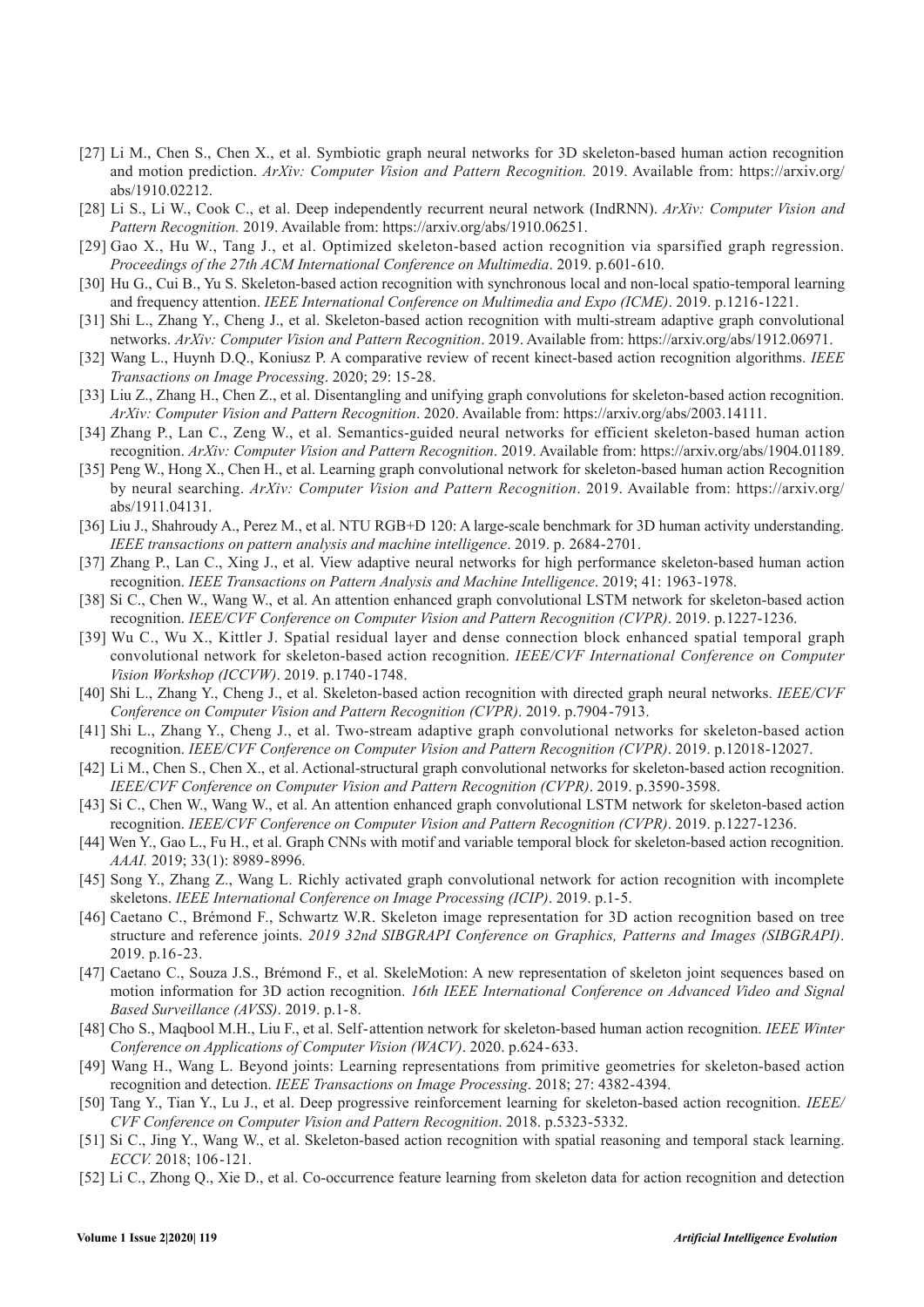with hierarchical aggregation. *ArXiv: Computer Vision and Pattern Recognition.* 2018. Available from: https://arxiv. org/abs/1804.06055.

- [53] Xie C., Li C., Zhang B., et al. Memory attention networks for skeleton-based action recognition. *ArXiv: Computer Vision and Pattern Recognition.* 2018. Available from: https://arxiv.org/abs/1804.08254.
- [54] Yan S., Xiong Y., Lin D. Spatial temporal graph convolutional networks for skeleton-based action recognition. *AAAI Conference on Artificial Intelligence.* 2018. p.7444-7452.
- [55] Li C., Cui Z., Zheng W., et al. Spatio-temporal graph convolution for skeleton based action recognition. *ArXiv: Computer Vision and Pattern Recognition.* 2018. Available from: https://arxiv.org/abs/1802.09834.
- [56] Thakkar K.C., Narayanan P.J. Part-based graph convolutional network for action recognition. *AArXiv: Computer Vision and Pattern Recognition.* 2018. Available from: https://arxiv.org/abs/1809.04983.
- [57] Minh T.L., Inoue N., Shinoda K. A fine-to-coarse convolutional neural network for 3D human action recognition. *ArXiv: Computer Vision and Pattern Recognition.* 2018. Available from: https://arxiv.org/abs/1805.11790.
- [58] Ji Y., Xu F., Yang Y., et al. A large-scale varying-view RGB-D action dataset for arbitrary-view human action recognition. *ArXiv: Computer Vision and Pattern Recognition.* 2019. Available from: https://arxiv.org/abs/1904.10681.
- [59] Hu J., Zheng W., Lai J., et al. Jointly learning heterogeneous features for RGB-D activity recognition. *CVPR*. 2015; 39(11): 5344-5352.
- [60] Liu M., Liu H., Chen C. Enhanced skeleton visualisation for view invariant human action recognition. *Pattern Recognition.* 2017; 68: 346-362.
- [61] Liu J., Wang G., Hu P., et al. Global context-aware attention LSTM networks for 3D Action Recognition. *IEEE Conference on Computer Vision and Pattern Recognition (CVPR)*. 2017. p.3671-3680.
- [62] Wang H., Wang L. Modeling temporal dynamics and spatial configurations of actions using two-stream recurrent neural networks. *IEEE Conference on Computer Vision and Pattern Recognition (CVPR)*. 2017. p.3633-3642.
- [63] Ke Q., Bennamoun M., An S., et al. A new representation of skeleton sequences for 3D action recognition. *IEEE Conference on Computer Vision and Pattern Recognition (CVPR)*. 2017. p.4570-4579.
- [64] Lee I., Kim D., Kang S., et al. Ensemble deep learning for skeleton-based action recognition using temporal sliding LSTM networks. *IEEE International Conference on Computer Vision (ICCV)*. 2017. p.1012-1020.
- [65] Zhang P., Lan C., Xing J., et al. View adaptive recurrent neural networks for high performance human action recognition from skeleton data. *2017 IEEE International Conference on Computer Vision (ICCV)*. 2017. p.2136-2145.
- [66] Rahmani H., Bennamoun M. Learning action recognition model from depth and skeleton videos. *IEEE International Conference on Computer Vision (ICCV)*. 2017. p.5833-5842.
- [67] Song S., Lan C., Xing J., et al. An end-to-end spatio-temporal attention model for human action recognition from skeleton data. *AAAI Conference on Artificial Intelligence*. 2017. p.4263-4270.
- [68] Li C., Wang P., Wang S., et al. Skeleton-based action recognition using LSTM and CNN. *IEEE International Conference on Multimedia & Expo Workshops (ICMEW)*. 2017. p.585-590.
- [69] Li C., Zhong Q., Xie D., et al. Skeleton-based action recognition with convolutional neural networks. *IEEE International Conference on Multimedia & Expo Workshops (ICMEW)*. 2017. p.597-600.
- [70] Liu C., Hu Y., Li Y., et al. PKU-MMD: A large scale benchmark for continuous multi-modal human action understanding. *ArXiv: Computer Vision and Pattern Recognition.* 2017. Available from: https://arxiv.org/abs/ 1703.07475.
- [71] Kim T.S., Reiter A. Interpretable 3D human action analysis with temporal convolutional networks. *IEEE Conference on Computer Vision and Pattern Recognition Workshops (CVPRW)*. 2017. p.1623-1631.
- [72] Liu J., Shahroudy A., Xu D., et al. Spatio-temporal LSTM with trust gates for 3D human action recognition. *ArXiv: Computer Vision and Pattern Recognition*. 2016. Available from: https://arxiv.org/abs/1607.07043.
- [73] Shahroudy A., Liu J., Ng T., et al. NTU RGB+D: A large scale dataset for 3D human activity analysis. *IEEE Conference on Computer Vision and Pattern Recognition (CVPR)*. 2016. p.1010-1019.
- [74] Vemulapalli R., Chellappa R. Rolling rotations for recognising human actions from 3D skeletal data. *IEEE Conference on Computer Vision and Pattern Recognition (CVPR)*. 2016. p.4471-4479.
- [75] Zhu W., Lan C., Xing J., et al. Co-occurrence feature learning for skeleton based action recognition using regularized deep LSTM networks. *AAAI Conference on Artificial Intelligence*. 2016. p.3697-3703.
- [76] Du Y., Fu Y., Wang L. Skeleton based action recognition with convolutional neural network. *3rd IAPR Asian Conference on Pattern Recognition (ACPR)*. 2015. p.579-583.
- [77] Du Y., Wang W., Wang L. Hierarchical recurrent neural network for skeleton based action recognition. *IEEE Conference on Computer Vision and Pattern Recognition (CVPR)*. 2015. p.1110-1118.
- [78] Hu J., Zheng W., Lai J., et al. Jointly learning heterogeneous features for RGB-D activity recognition. *CVPR*. 2015; 39(11): 5344-5352.
- [79] Vemulapalli R., Arrate F., Chellappa R. Human action recognition by representing 3D skeletons as points in a lie